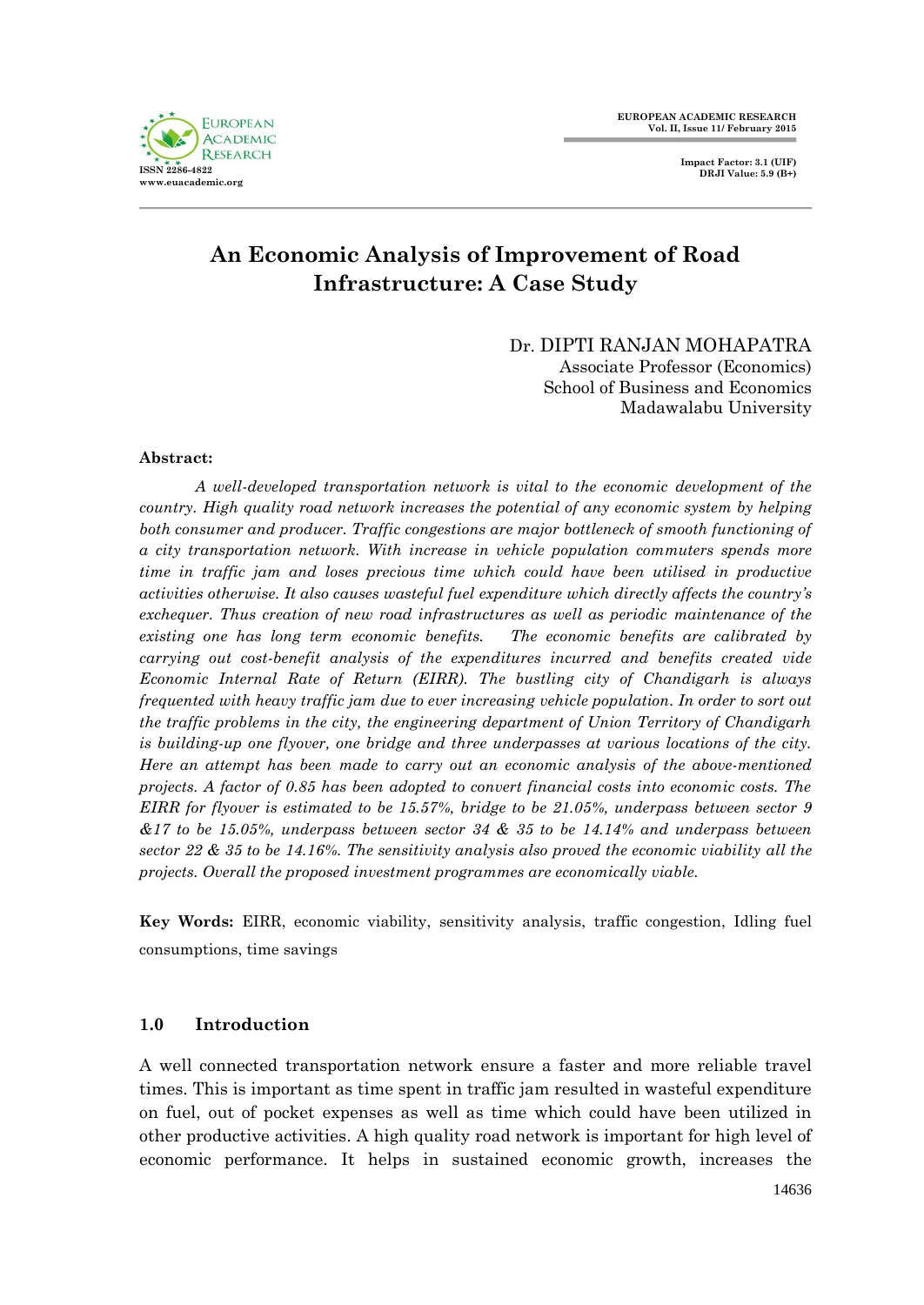productivity, helps in increment in regional development and increases competitiveness. The infrastructure projects brings economic benefits in long-term by raising the productivity, innovation, lower prices, increases the income and overall creates more jobs thus bring more boom to the economy. A well-plan transportation network helps the business to expand. It allows businesses to manage their inventories and transport goods more cheaply and efficiently as well as access a variety suppliers and markets for their products making it more making it more cost-effective for manufacturers to keep productions in and out (*An Economic Analysis of Transportation Infrastructure Investment, 2014*). Thus, the priority to reduce the infrastructure bottleneck is important for any government. This requires creation of more and more road infrastructures and maintenance of the existing one. Benefit-cost analysis totals the annual user benefit derived from the road project and compares these benefits to total costs related to construction (*Evaluating Roads as Investments, The University of Kansas, 2008).*In this context a benefit-cost analysis has been carried out to find out the economic viability of road infrastructure improvement projects in the city of Chandigarh.

*Study Area in Details***:** Chandigarh, the dream city of India's, was planned by the famous French architect Le Corbusier. Picturesquely located at the foothills of Shivaliks, it is known as one of the best experiments in urban planning and modern architecture in the twentieth century in India. The city assumed the unique distinction of being the capital city of both, Punjab and Haryana while it itself was declared as a Union Territory (UT) and under the direct control of the Central Government. The total area of Chandigarh is 114 sq. km.

*Master Plan of Chandigarh***:** Le Corbusier conceived the master plan of Chandigarh as analogous to human body, with a clearly defined head (the Capitol Complex, Sector 1), heart (the City Centre Sector-17), lungs (the leisure valley, innumerable open spaces and sector greens), the intellect (the cultural and educational institutions), the circulatory system (the network of roads, the 7Vs) and the viscera (the Industrial Area). The concept of the city is based on four major functions: living, working, care of the body and spirit and circulation. Residential sectors constitute the living part whereas the Capitol Complex, City Centre, Educational Zone (Post Graduate Institute, Punjab Engineering College, Punjab University) and the Industrial Area constitute the working part. The Leisure Valley, Gardens, Sector Greens and Open Courtyards etc. are for the care of body and spirit. The circulation system comprises of 7 different types of roads known as 7Vs. Later on, pathways for cyclists called V8 were added to this circulation system. The Capital complex comprises three architectural masterpieces: the "Secretariat", the "High Court" and the "Legislative Assembly", separated by large piazzas. In the heart of the Capital Complex stands the giant metallic sculpture of The Open Hand, the official emblem of Chandigarh, signifying the city's credo of "open to given, open to receive". The city centre (Sector 17) is the heart of Chandigarh's activities. It comprises the Inter-State Bus Terminus, Parade Ground, District Courts, etc. on one hand, and vast business and shopping center on the other. The 4-storey concrete buildings house banks and offices above and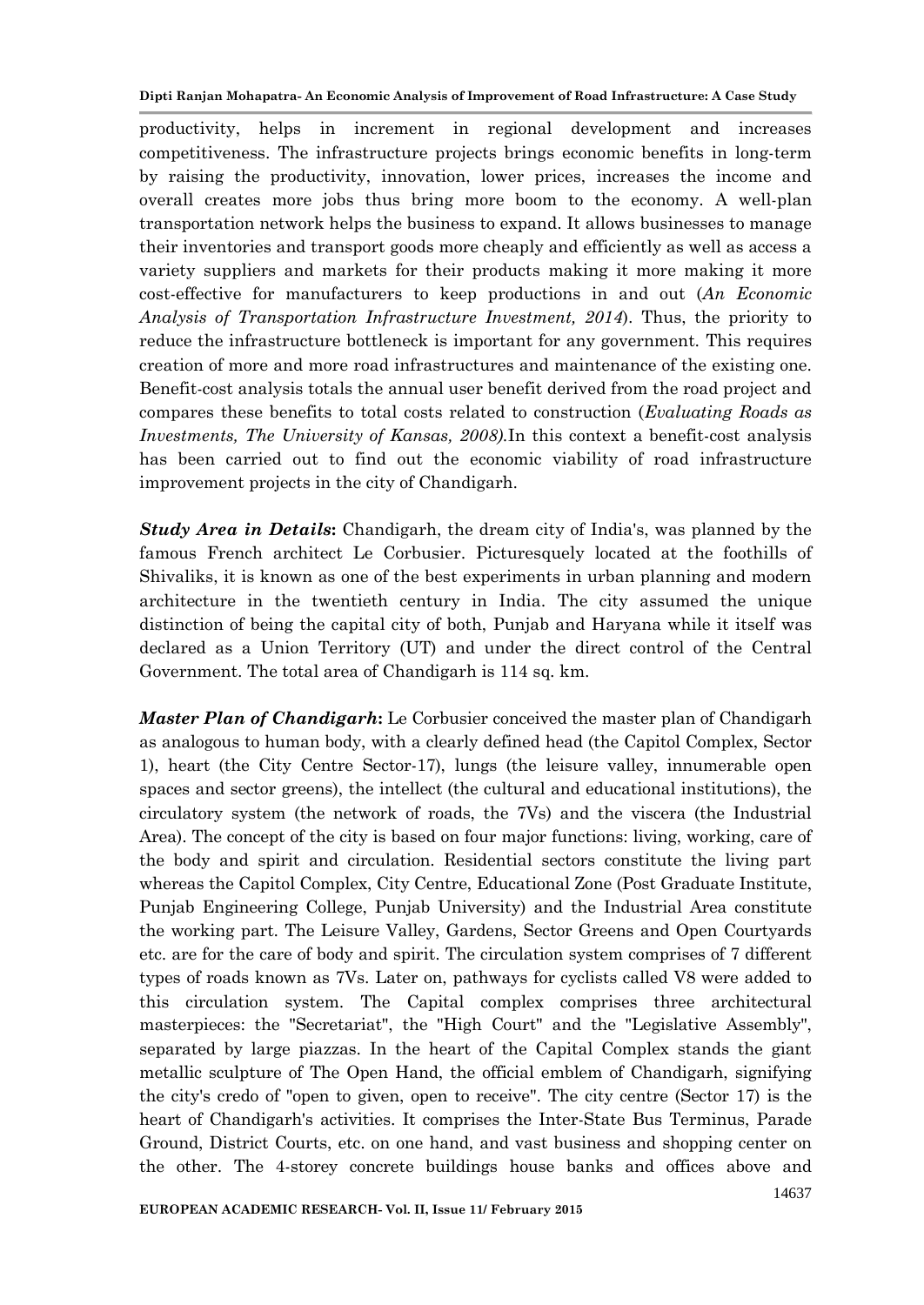showrooms/shops at the ground level with wide pedestrian concourses. The Neelam piazza in the center has fountains with light and water features. Proposal to set up an eleven storey building in Sector 17 is in the offing. Sector 34 is another newly developed commercial sector.

*Road Infrastructure Chandigarh:* One unique feature in the layout of Chandigarh is its roads, classified in accordance with their functions. An integrated system of seven roads was designed to ensure efficient traffic circulation. Corbusier referred to these as the 7'Vs - the city's vertical roads run northeast/southwest (the 'Paths'). The horizontal roads run northwest/southwest (popularly known as *Margs*). This intersects at right angles, forming a grid or network for movement. This arrangement of roaduse leads to a remarkable hierarchy of movement, which also ensures that the residential areas are segregated from the noise and pollution of traffic. Each 'Sector' or the neighbored unit is quite similar to the traditional Indian joint house system known as *mohalla*. Typically, each sectors measures 800 meters by 1200 meters, covering 250 acres of area. Each sector is surrounded by V-2 or V-3 roads, with no buildings opening on to them. Access from the surrounding roads is available only at 4 controlled points, which roughly mark the middle of each side. Typically a sector is divided in four parts by a V-4 road running from east to west and a V-5 road running from north to south. These four parts are easily identifiable as A, B, C and D corresponding to North, East, South and West sides. Each Sector is meant to be self-sufficient, with shopping and community facilities within reasonable walking distance. Though educational, cultural and medical facilities are spread all over city, however, major institutions are located in Sectors 10, 11, 12, 14 and 26. The industrial area comprises 2.35 sq. km, set-aside in the Master Plan for non-polluting, light industry on the extreme southeastern side of the city near the railway line, as far away as possible from the Educational Sectors and Capitol Complex. Tree plantation and landscaping has been an integral part of the city"s Master Plan.

The Union Territory of Chandigarh is well served by an excellent network of roads. The National Highways No. 21 (*Ambala-Kinnaur*) and 22 (*Chandigarh-Leh*) are the chief road arteries linking Chandigarh with the rest of the country. The total length of roads in the UT of Chandigarh is 2587 km. National Highways in the UT measure 80 km while other roads are 2507 km. Out of these PWD roads are 853.97 km, Municipal Corporation (MC) roads measured about 1580 km and rural roads accounts 73.03 km. PWD and MC together constitutes city roads.

The engineering department of UT of Chandigarh is looking after the operation and maintenance of road work, water supply, sewerage, storm water disposal system, street light, parking, and etc. of Chandigarh. For the improvement of road infrastructure and easy movement of traffic, Capital Project Division No. 2, Chandigarh intends to construct flyovers, underpasses and bridge within the city. The proposed project includes construction of the following road infrastructure.

- 1. Two lane *flyover* on Kalka-Chandigarh for access to Panchkula after Housing Board Junction,
- 2. Six lane high level *bridge* over drain (*nallah*) between sector 51 and sector 62,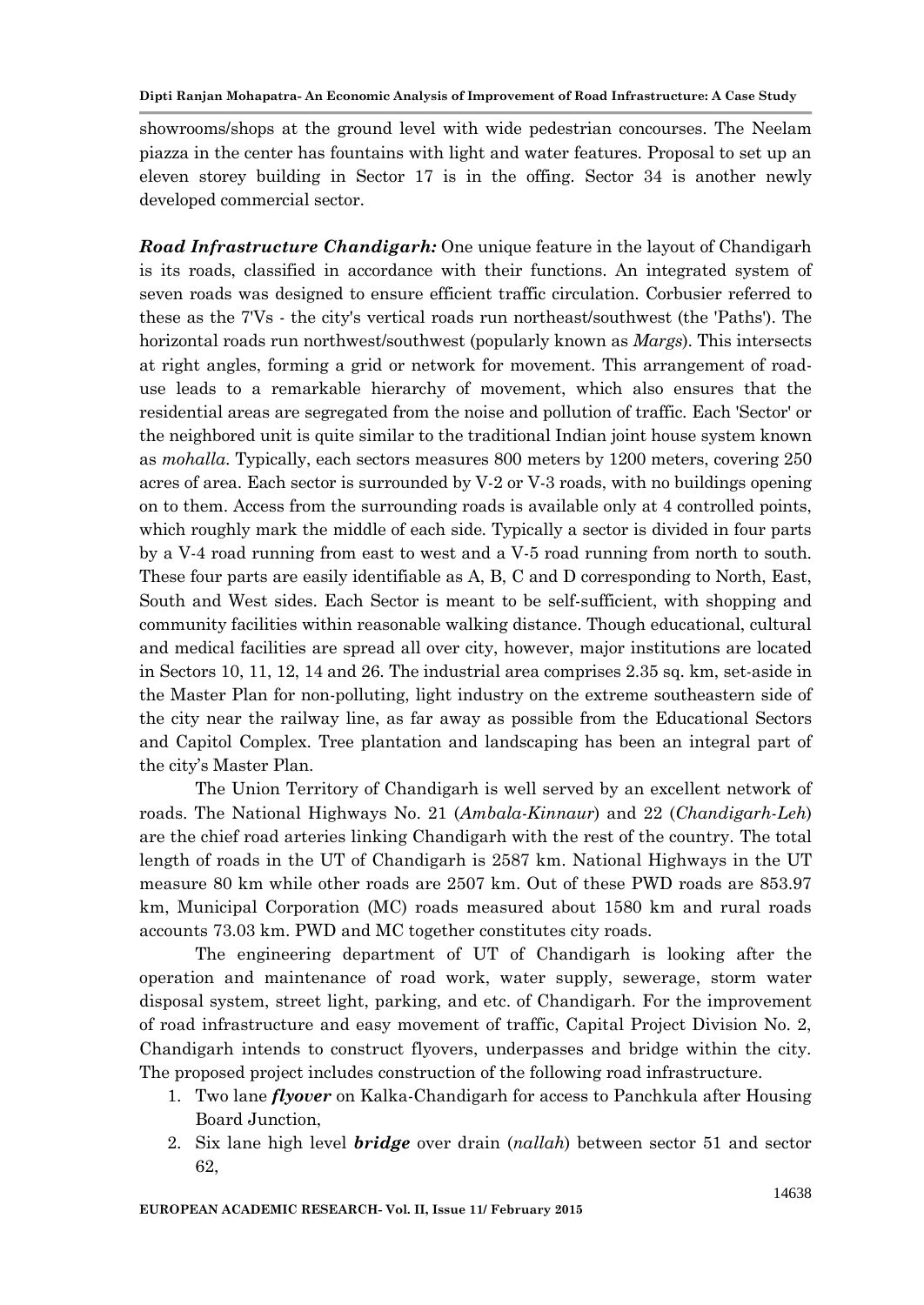3. 3 numbers two lane *Underpasses* for light vehicular traffic.

In this paper we have attempted to find out the economic viability of carrying out the above-mentioned road-infrastructure projects. A cost-benefit approach has been adopted here to carry out the Economic Internal Rate of Return (EIRR).

The review of literature highlights on some past studies on studying economic viability of road infrastructure projects. The next part describes the detail approach and methodology of carrying out the economic analysis. The approach is followed by costing pattern which mainly describes about the capital and maintenance costs. These costs have been derived from engineering cost estimates. Project benefits points out the benefits accrue from reduced fuel consumptions due to improvement of roads i.e. idling fuel consumption and time savings to road users due to reduction in delays. Further, the economic analysis of calculation of EIRR is followed by a sensitivity analysis and conclusion.

### **2.0 Review of Literature:**

Every nations benefit from a well performing transportation network. It helps the business enterprises to manage their inventories and transport, access suppliers and market for their products. The consumer gets the benefit from lower priced goods, workers by better access to work place etc. Peoples and firms derive benefits from shared access of inputs and production due to an efficient transportation network (Marshal, 1890). Contemporary research reveals the high economic gain from expenditure of public capital (Aschauer, 1989). Recent research literatures point out the importance of the public investment on the basis of their contributions to economy. Further it also emphasized the importance of keeping the assets in good conditions through maintenance and repairs (Kahn and Levinson, 2011, Gramlich, 1994). A research report of Texas Transportation Institute highlights that American commuters in urban areas collectively spent 5.5 billion hours in traffic jam which means a loss of week time by an average commuter. Further these commuters stuck in traffic congestion spent 120 billion USD for purchase of extra 2.9 billion gallon of extra fuel (Schrank et. al. 2011). A well maintained roads, other driving alternatives and access to public transportation network can save the life through reduction of accidents. The road bottlenecks cause a loss of 7.8 billion USD annually for truck transportation industries by causing a loss of 243 million hours of delays in USA (White & Grenzeback, 2007). A 2005 survey report of Economic Development Research Group concluded that because of the long time shipping business group at added cost re –orient their supply chain, plan more inventories, open up more distribution centre. The construction of flyovers, bridges and underpasses is considered as an effective way of managing traffic and avoiding the traffic delays. It helps in reducing unnecessary wastage of fuel while waiting in the traffic signal (Goyal et.al., 2009). The report of John Isbell (2006) revealed that to compensate the shipping delays in USA, Nike spent an addition 4 million USD per week to carry out an extra 7 to 14 days inventory. Similarly, the report of John Bowe (2006) pointed out that the Trans Pacific Services; USA spent additional 4 million USD per annum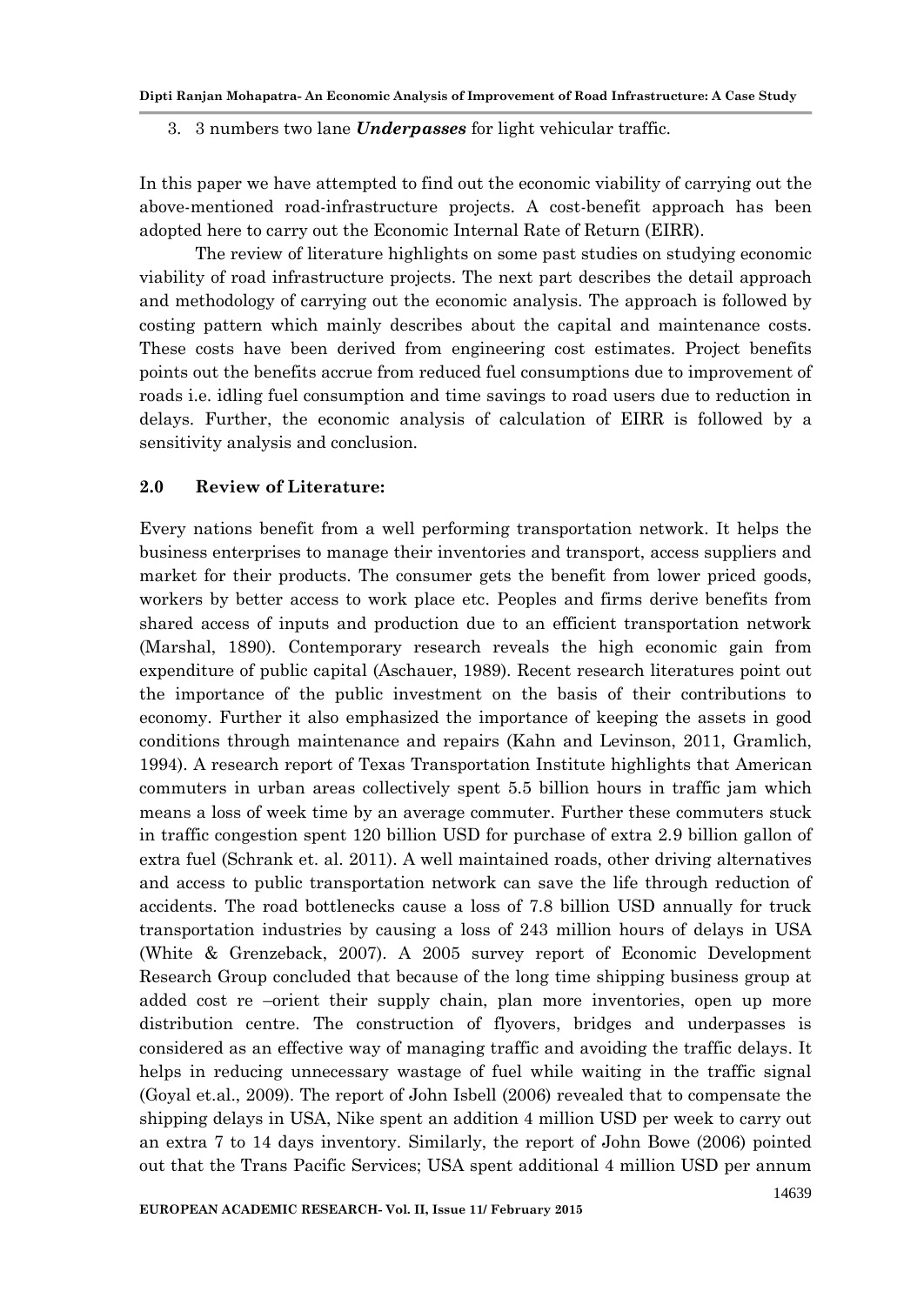to increase its containers and chassis by 1300. Investment in transportation not only ensures more economic activities but geographical distribution of the same. A study by Weinstein (1999) on the impact of LRT on living standard point out that public expenditure on infrastructures increases the property value thus increases the living standard of the community living in the vicinity. This was confirmed by Haugwout (2002) in his study on productivity and welfare aspects of public infrastructure investments. This was further confirmed by other researchers that property values increases multiple times when it is located near public transit system in their study in Sacramento, Chicago, San Diego and St.Louis (Landis, 1995, Gruen, 1997, Cervero et.al., 2002 and Garett, 2004). The economic impact of smart investment in infrastructure creates millions of jobs. These jobs are created across a wide variety of different industries. For example, road building not only requires construction workers, but also grading and paving equipment, gasoline or diesel to run the machines, smaller hand tools of all sorts, raw inputs of cement, gravel, and asphalt, surveyors to map the site, engineers and site managers, and even accountants to keep track of costs. This was confirmed through a study by Bureau of Labor Statistics, USA (2012). Transportation cost is a major expenditure that is accounted after expenditure on housing. Thus reduction of fuel consumption due to maintenance of roads helps the peoples to spend less money on transportation expenditure. Further improvement in transportation system reduces the cost associated with congestion and additional wear and tear caused by poor road conditions.

The deteriorated roads accelerate the depreciation of vehicles and the need for repairs because the stress on the vehicle increases in proportion to the level of roughness of the pavement surface. Further, the tire wear and fuel consumption increase as roads deteriorate since there is less efficient transfer of power to the drive train and additional friction between the road and the tires (TRIP Study 2013). Further the above-mentioned study estimates that the average motorist in the USA pays \$377 each year in additional vehicle operating costs as a result of driving on roads in need of repair, which varies by major urbanized area. Vlieger et. al. (2000) pointed that the road and conditions and traffic behavior affects the fuel consumption. Construction of modern roundabouts can improve the vehicular traffic flows and will reduce the fuel consumption by cutting down the idle time at intersections (Mandavilli et. al., 2003). In order to quantify fuel consumption a study was conducted by Gandhi et. al. (1983). Latter the Automotive Research Association of India collected extensive data from city of Mumbai, Chennai, Bengaluru and Pune to develop to standardized idle fuel consumption (Badusha and Ghosh, 1999).

# **3.0 Objective:**

The objective of the paper is to assess the economic viability of the proposed flyovers high level bridge and underpasses at following locations:

 *Construction of 3 lane dual carriageway elevated road (flyover) for housing board light point junction on Chandigarh Kalka Road,*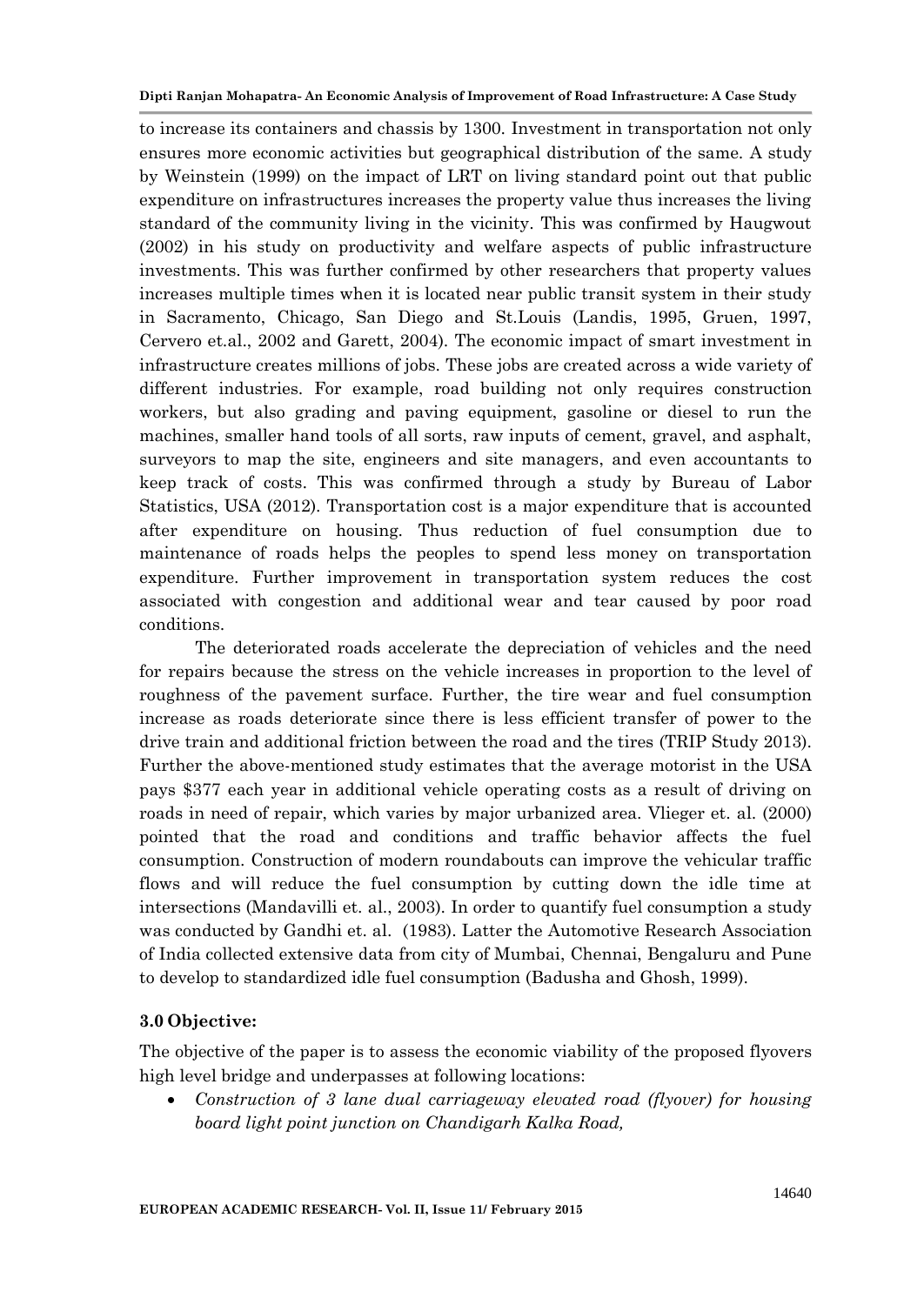- *Construction of 2 lane dual carriageway high level bridge on N-Choe passing across V-3 road between Sector 51 to 62 Chandigarh (near Yadavindra Public School),*
- *Construction of 2 lane underpass for pedestrians and light vehicular traffic for joining V-5 roads between sector 9 & 17, sector 34 & 35, sector 22 &35.*

# **4.0 Methodology and Approach**

Economic viability of the project has been assessed within the broad framework of "Cost-Benefit Analysis", generally used for appraisal of public investment projects. In economic evaluation, benefits are computed for the economy as a whole rather than for an individual entity that has made the investment. In case of financial analysis the profits become the major factor for evaluation whereas in economic analysis the benefits to the economy are the main criteria for evaluation.

The economic analysis involves comparison of project costs and benefits in economic terms under the "with" and "without" project conditions and determination of the Economic Internal Rate of Return (EIRR) of the project using discounted cash flow technique. This shows the return which the society could expect from the proposed investment during the project life, i.e. the benefit period. The feasibility of the project is determined by comparing the EIRR with the current accounting rate of return of 12%. This represents the opportunity cost of capital and is considered an appropriate minimum criterion for economic viability by both the Government of India and international funding agencies like the World Bank and the Asian Development Bank (ADB).

The main steps followed are:

- i) Estimation of future traffic on the existing and proposed facilities
- ii) Estimation of capital and maintenance costs (both regular and periodic) at economic prices
- iii) Estimation of economic benefits
- iv) Comparison of annual streams of costs with benefits and estimation of EIRR

The project is further subjected to sensitivity analysis by assessing the effects of adverse changes in the key variables on the base EIRR. This helps to gauge the economic strength of the project to withstand future risks and uncertainties.

### **4.1 Definition of "Without" and "With" Project Situations**

### **4.1.1 "Without Project" Situation**

*(A) Without Project Situation for construction of 3 lane dual carriageway elevated road (flyover) for housing board light point junction on Chandigarh Kalka Road:*

In the existing or "without project" situation, all traffic bound for Kalka, Pinjore, Shimla, Badi, and Panchkula has to pass through Housing Board Light Point in Chandigarh –Kalka Road. The traffic on this road is enormous that creates frequent traffic bottlenecks at Housing Board Light Point. This resulted in congestion and causes substantial delay to the traffic.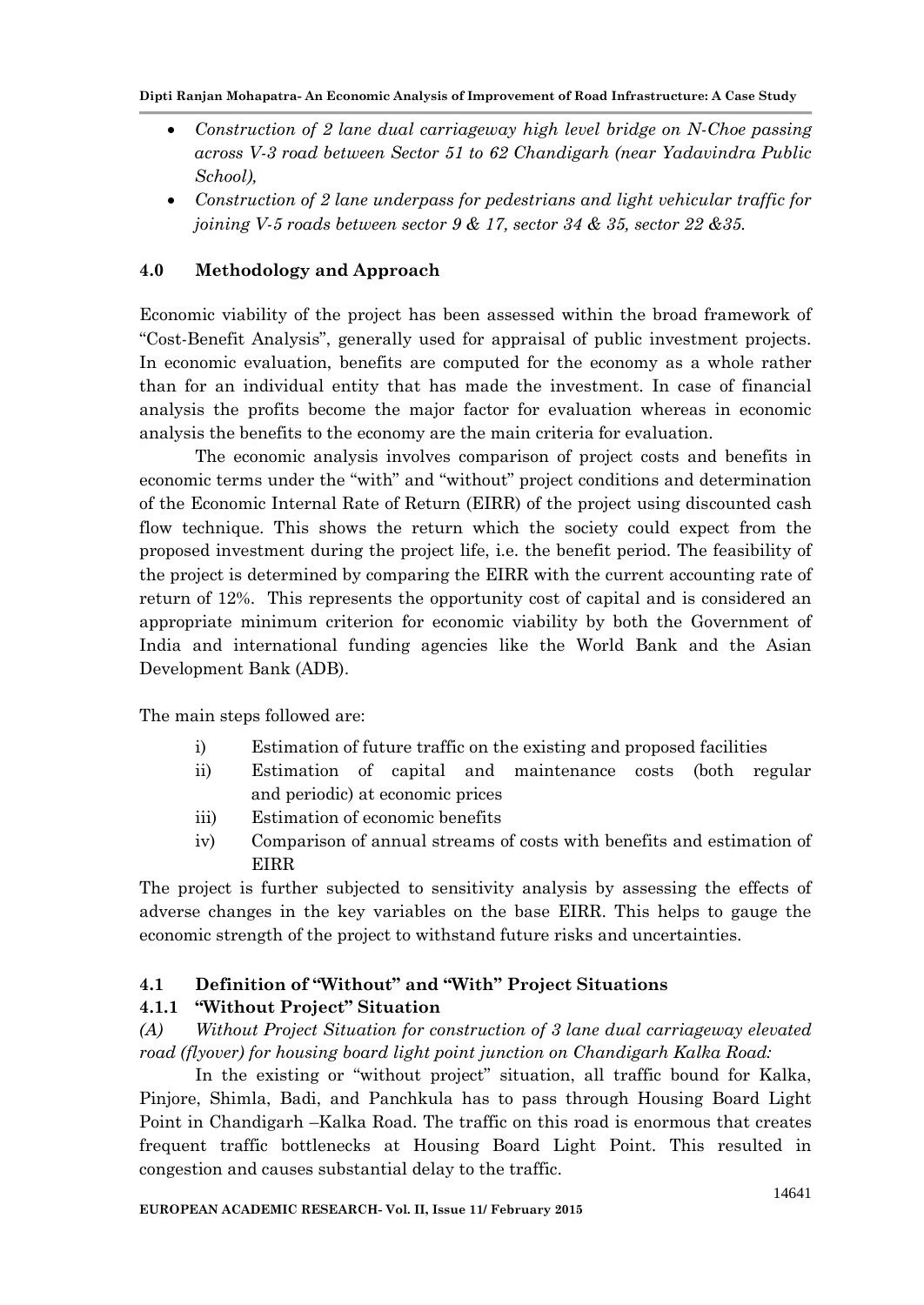*(B) Without Project Situation for construction of 2 lane dual carriageway high level bridge on N-Choe passing across V-3 road between Sector 51 to 62 Chandigarh (near Yadavindra Public School):*

In the existing or "without project" situation, there is a missing link of road between Sector-51 and Sector 62. This missing road link is opposite Yadavindra Public School road. The N-Choe adjacent to this road lies in the Union Territory of Chandigarh. This resulted in substantial delay to the traffic between Chandigarh and Mohali.

*(C) Without Project Situation for construction of 2 lane underpass for pedestrians and light vehicular traffic for joining V-5 roads between sector 9 & 17, sector 34 & 35, sector 22 &35:*

In the existing or "without project" situation, there exist no underpass connecting V4/V5 roads of sector 9&17, sector 34&35, sector 22&35. As a result the pedestrian and light vehicular traffic had to travel on the main roads i.e. Madhya Marg / Himalaya Marg and move around the junctions for reaching to opposite sectors. This resulted in increased traffic jams at the junctions/light points.

### **4.1.2 "With Project" Situation**

*(A) With Project Situation for construction of 3 lane dual carriageway elevated road (flyover) for housing board light point junction on Chandigarh Kalka Road:*

In order to avoid the above-mentioned bottleneck it is proposed to construct a 3 lane dual carriageway elevated road (flyover) at T Junction from Madhya Marg on Maulijagaran road to cater all the traffic from Madhya Marg to Panchakula. This will ease out the traffic congestion at Housing Board light point junction on Chandigarh Kalka Road. This is the "with project" situation.

The following sections deal with the economic evaluation of the recommended option for the proposed Flyover. The length of the main flyover is estimated as 0.412 km and the approaches are 0.305 km. The widths are 8.5 meter.

*(B) With Project Situation for construction of 2 lane dual carriageway high level bridge on N-Choe passing across V-3 road between Sector 51 to 62 Chandigarh (near Yadavindra Public School):*

In order to provide better connectivity between Chndigarh and Mohali, it is proposed to construct a 2 lane dual carriageway high level bridge on N-Choe passing across V-3 road between Sector 51 to 62 Chandigarh (near Yadavindra Public School). This is the "with project" situation.

The following sections deal with the economic evaluation of the recommended option for the proposed high level bridge. The length of the main bridge is estimated as 0.025 km. Here one approaches is 0.05 km and the other one 0.2 Km.

(C) *With Project Situation Situation for construction of 2 lane underpass for pedestrians and light vehicular traffic for joining V-5 roads between sector 9 & 17, sector 34 & 35, sector 22 &35:*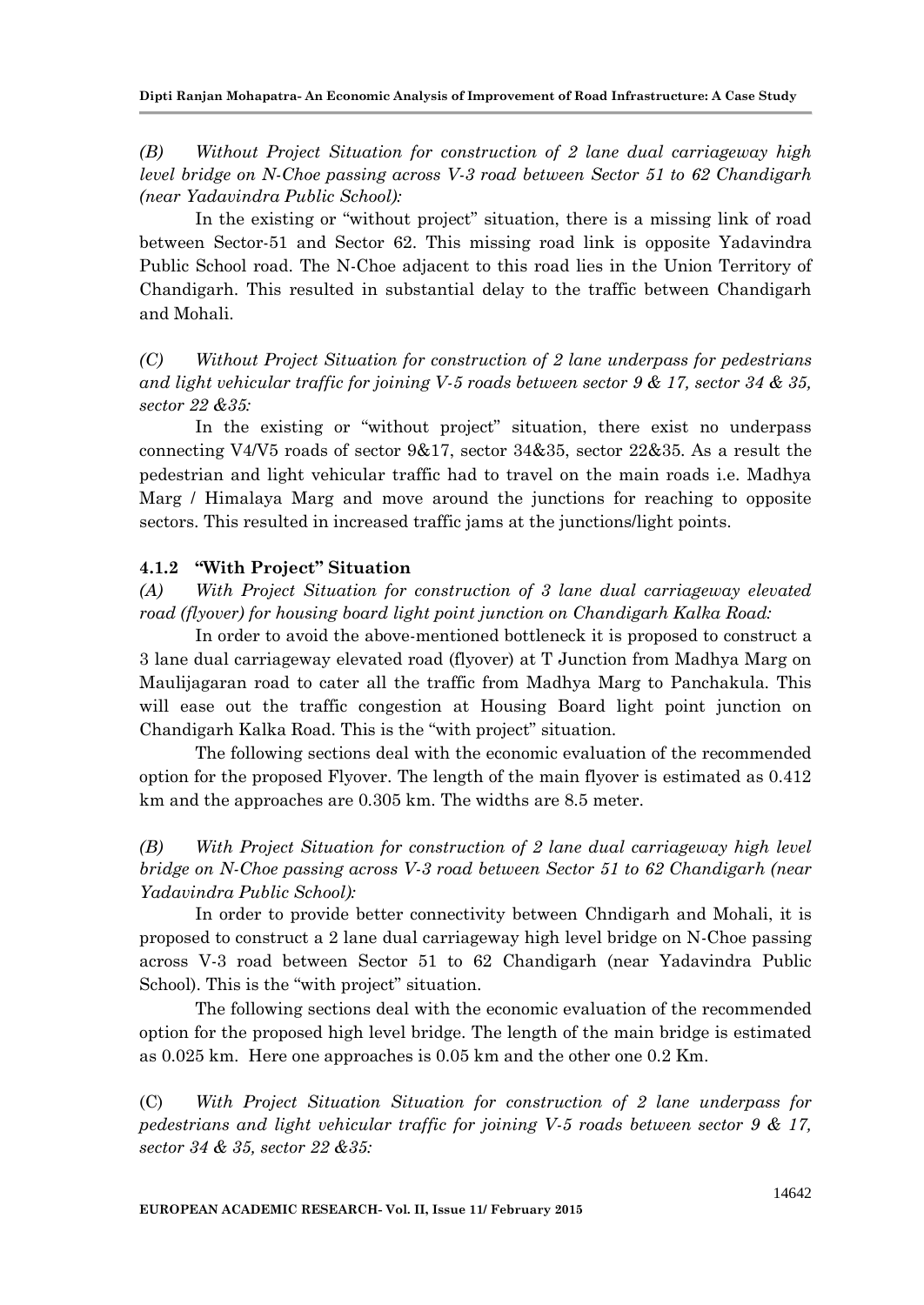In order to provide smooth flow of traffic from one sector to anther sector (between sector 9 & 17, sector 34 & 35, sector 22 &35), Chandigarh administration has proposed to construct 2 lane underpass for pedestrians and light vehicular traffic for joining V-5 roads between sector  $9 \& 17$ , sector  $34 \& 35$ , sector  $22 \& 35$ . This is the "with project" situation.

The following sections deal with the economic evaluation of the recommended option for the proposed underpasses. The length of the main underpass is estimated as 0.05 km. (Approximately) and approaches are 0.2 Km (approximately).

# **4.2 Project Cost and Scheduling**

The project cost consists of two main components:

- Capital cost
- Maintenance cost

Economic analysis requires the conversion of financial costs into economic costs to take care of distortions in prices due to market imperfections. Taxes and duties are removed from financial prices as these are not real costs to the economy, but are only transfer payments.

All financial costs have been converted into economic costs by applying a Standard Conversion Factor (SCF) of 0.85, as suggested by the Ministry of Road Transport and Highways and ADB/World Bank and is generally used for economic evaluation of highway projects in India.

# *4.2.1 Capital Cost*

The capital cost includes the cost of improvement of proposals like flyover/high level bridge/underpass, etc., widening of road work, shifting and diversion of services, cost of traffic diversion and supervision charges during construction. These are estimated in financial terms i.e. at market prices. The capital cost of all the project in financial and economic terms are summarized below in **Table 1**.

| Sl.<br>No. | <b>Total Cost</b>                                                                                              | <b>Financial Cost</b> | Economic<br>Cost         |
|------------|----------------------------------------------------------------------------------------------------------------|-----------------------|--------------------------|
|            | Construction of Flyover at (T- Junction from<br>Madhya Marg on Maulijagaran road) Housing<br>Board Light-point | 196.99                | 167.44                   |
|            |                                                                                                                |                       | <i>(in INR Millions)</i> |

|  | Table 1: Capital Cost of Project at 2015 Prices |  |
|--|-------------------------------------------------|--|
|--|-------------------------------------------------|--|

*(in INR Millions)*

| Sl.<br>No.               | <b>Total Cost</b>                                                                                                         | <b>Financial Cost</b> | Economic<br>Cost |
|--------------------------|---------------------------------------------------------------------------------------------------------------------------|-----------------------|------------------|
| 2.                       | Construction of 2 lane dual carriageway high<br>level bridge on N-Choe passing across V-3 road<br>between Sector 51 to 62 | 89.19                 | 75.81            |
| <i>(in INR Millions)</i> |                                                                                                                           |                       |                  |
|                          | <b>Total Cost</b>                                                                                                         | <b>Financial Cost</b> | Economic         |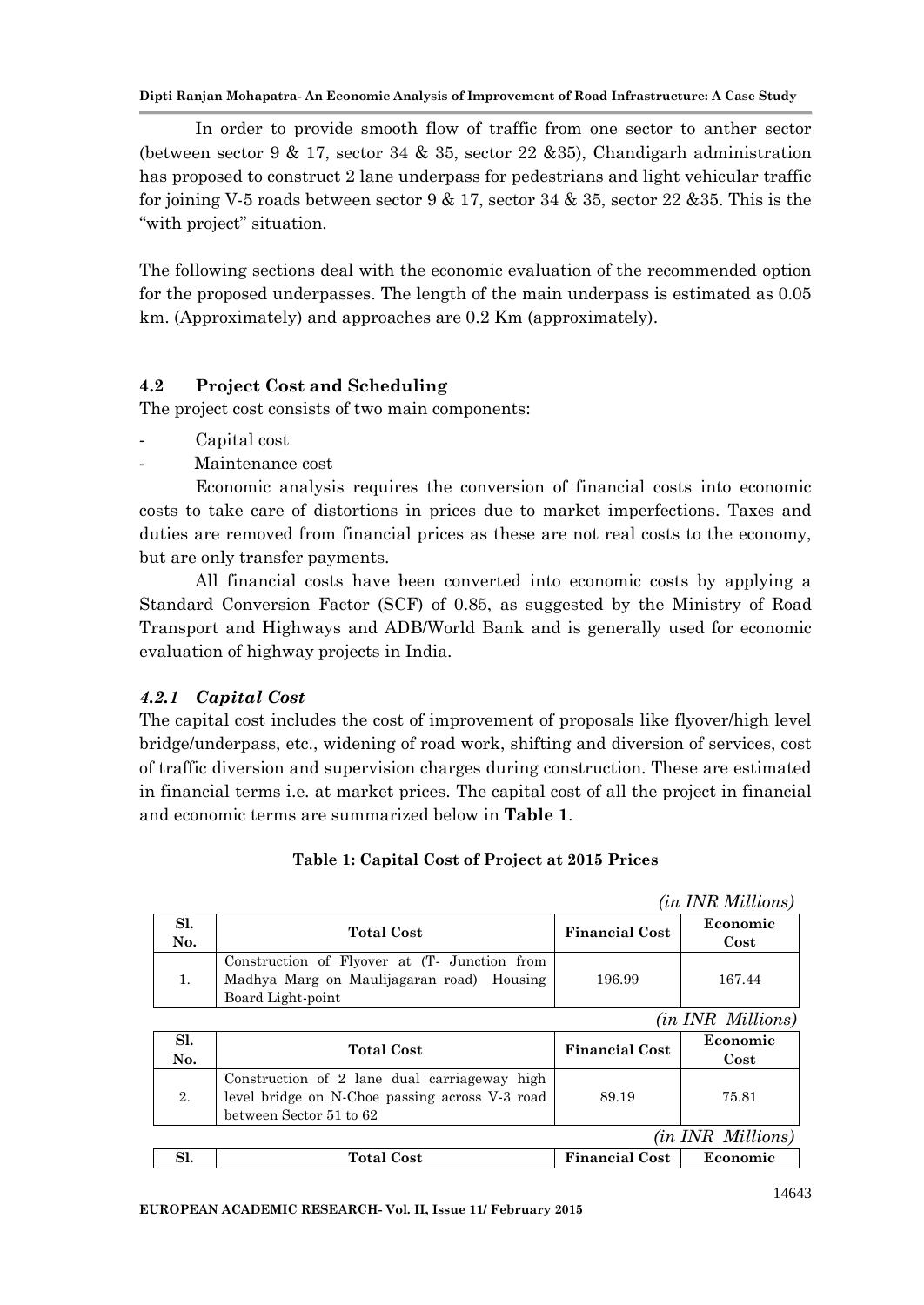| No.  |                                                                                  |       | Cost  |
|------|----------------------------------------------------------------------------------|-------|-------|
| 3(a) | Construction of 2 lane underpass for joining V-5<br>roads between sector 9 & 17  | 56.78 | 48.26 |
| 3(b) | Construction of 2 lane underpass for joining V-5<br>roads between sector 34 & 35 | 55.81 | 47.44 |
| 3(c) | Construction of 2 lane underpass for joining V-5<br>roads between sector 22 & 35 | 50.06 | 42.55 |

### *4.2.2 Maintenance Cost*

Maintenance costs are recurring costs, comprising routine and periodic maintenance components. The routine maintenance involves day-to-day repairs and maintenance of flyover/ high level bridge/underpass etc.

In addition to the capital cost, the routine maintenance cost would start incurring from the first year of starting of the project (in this case 2015 is the starting year of the project). The maintenance cost is calculated @ 0.50% of the total cost per annum for the period 2015 to 2016, @ 0.20% for the period 2017-2025. For 2026-2035, again this cost will increase and is calculated @ 0.5%, and 1.0% thereafter.

The cost of annual routine maintenance of flyover, at the above-mentioned rate, works out to be INR 0.98 million per annum from 2015 to 2016, INR 0.39 million for the period 2017-2025, INR 0.98 million during 2026-2035 and INR 1.97 million per annum during 2036-2047 at the market price.

Similarly, the cost of annual routine maintenance of high level bridge, at the above-mentioned rate, works out to be INR 0.45 million per annum from 2015 to 2016, INR 0.18 million for the period 2017-2025, INR 0.45 million during 2026-2035 and INR 0.89 million per annum during 2036-2047 at the market price.

The cost of annual routine maintenance cost of 2 lane underpass for joining V-5 roads between sector 9 & 17, at the above-mentioned rate, works out to be INR 0.28 million per annum from 2015 to 2016, INR 0.11 million for the period 2017- 2025, INR 0.28 million during 2026-2035 and INR 0.57 million per annum during 2036-2047 at the market price.

The cost of annual routine maintenance cost of 2 lane underpass for joining V-5 roads between sector 34 & 35, at the above-mentioned rate, works out to be INR 0.28 million per annum from 2015 to 2016, INR 0.11 million for the period 2017- 2025, INR 0.28 million during 2026-2035 and INR 0.56 million per annum during 2036-2047 at the market price.

Finally, the cost of annual routine maintenance cost of 2 lane underpass for joining V-5 roads between sector 22 & 35, at the above-mentioned rate, works out to be INR 0.25 million per annum from 2015 to 2016, INR 0.10 million for the period 2017-2025, INR 0.25 million during 2026-2035 and INR 0.50 million per annum during 2036-2047 at the market price.

All maintenance costs are converted into economic costs by applying a factor of 0.85. The maintenance costs in economic and financial terms are presented in **Table 2**.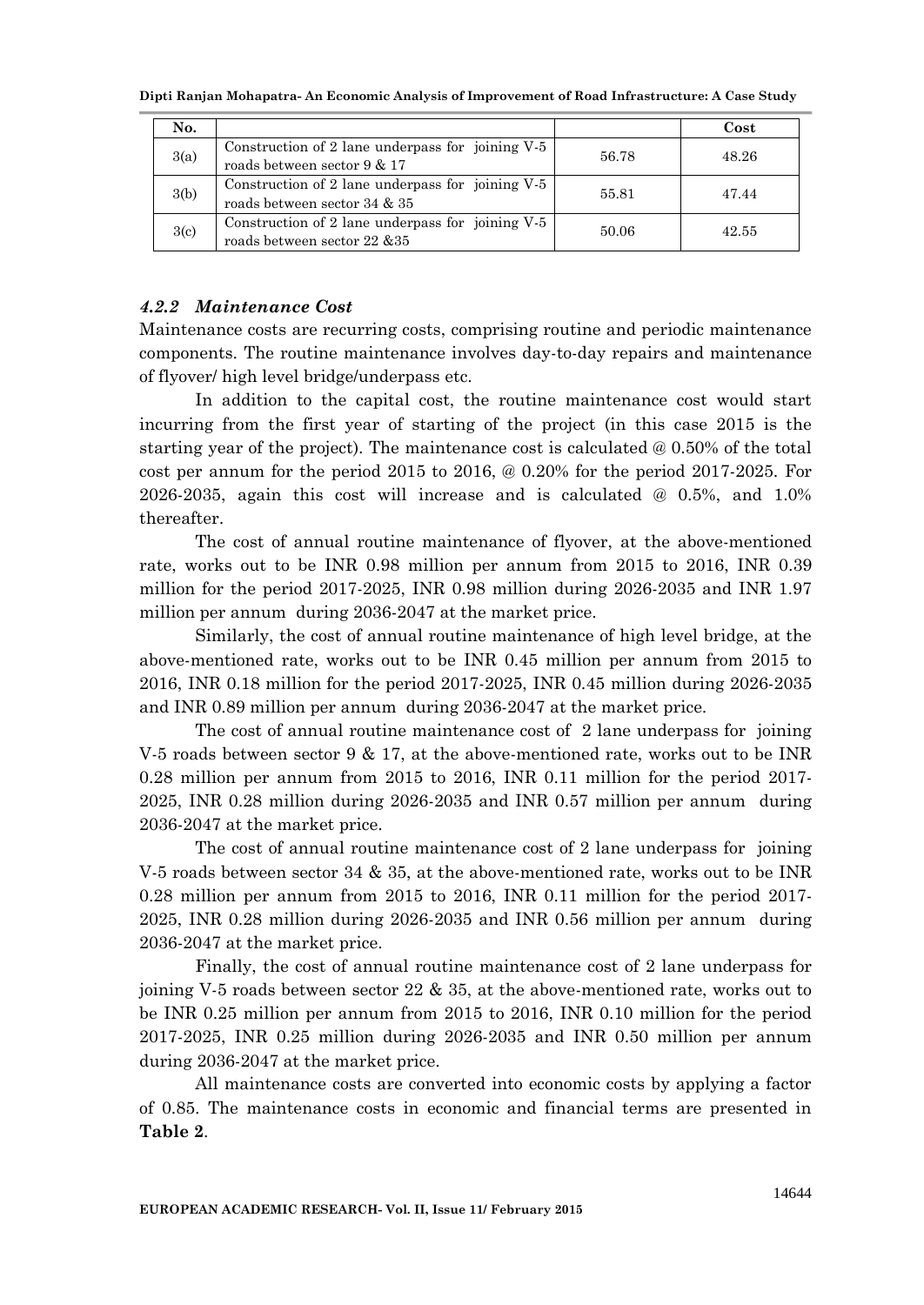|         |                                         |               | (INR Million) |
|---------|-----------------------------------------|---------------|---------------|
| Sl.     | Routine Maintenance cost per year for   | <b>Total</b>  |               |
| No.     | Construction of Flyover at (T Junction  | Financial     | Economic      |
|         | from Madhya Marg on Maulijagaran        |               |               |
|         | road) Housing Board Light-point         |               |               |
| 1.      | 2015 & 2016                             | 0.98          | 0.84          |
| 2.      | 2017-2025                               | 0.39          | 0.33          |
| 3.      | 2026-2035                               | 0.98          | 0.84          |
| 4.      | 2036-2047                               | 1.97          | 1.67          |
|         |                                         |               | (INR Million) |
| SI.     | Routine Maintenance cost per year for   | <b>Total</b>  |               |
| No.     | construction of 2 lane dual carriageway | Financial     | Economic      |
|         | high level bridge on N-Choe passing     |               |               |
|         | across V-3 road between Sector 51 to 62 |               |               |
| 1.      | 2015 & 2016                             | 0.45          | 0.38          |
| 2.      | 2017-2025                               | 0.18          | 0.15          |
| 3.      | 2026-2035                               | 0.45          | 0.38          |
| 4.      | 2036-2047                               | 0.89          | 0.76          |
|         | (INR Million)                           |               |               |
| Sl. No. | Routine Maintenance cost per year for   | Total         |               |
|         | 2 lane underpass for joining V-5 roads  | Financial     | Economic      |
|         | between sector 9 & 17                   |               |               |
| 1.      | 2015 & 2016                             | 0.28          | 0.24          |
| 2.      | 2017-2025                               | 0.11          | 0.10          |
| 3.      | 2026-2035                               | 0.28          | 0.24          |
| 4.      | 2036-2047                               | 0.57          | 0.48          |
|         |                                         | (INR Million) |               |
| Sl. No. | Routine Maintenance cost per year for 2 |               | <b>Total</b>  |
|         | lane underpass for joining V-5 roads    | Financial     | Economic      |
|         | between sector 34 & 35                  |               |               |
| 1.      | 2015 & 2016                             | 0.28          | 0.24          |
| 2.      | 2017-2025                               | 0.11          | 0.09          |
| 3.      | 2026-2035                               | 0.28          | 0.24          |
| 4.      | 2036-2047                               | 0.56          | 0.47          |
|         |                                         |               | (INR Million) |
| Sl. No. | Routine Maintenance cost per year for 2 | <b>Total</b>  |               |
|         | lane underpass for<br>joining V-5 roads | Financial     | Economic      |
|         | between sector 22 & 35                  |               |               |
| 1.      | $2015\ \&\ 2016$                        | $\rm 0.25$    | 0.21          |
| 2.      | 2017-2025                               | 0.10          | 0.09          |
| 3.      | 2026-2035                               | $\rm 0.25$    | 0.21          |
| 4.      | 2036-2047                               | $0.50\,$      | $\rm 0.43$    |

**Table 2: Maintenance Costs**

# **4.3 Infrastructure Project Benefits**

In the urban context, improvement scheme in the form of flyover/interchange/high level bridge/underpass to allow traffic movements to move without stopping at signal would result in the following benefits to the user: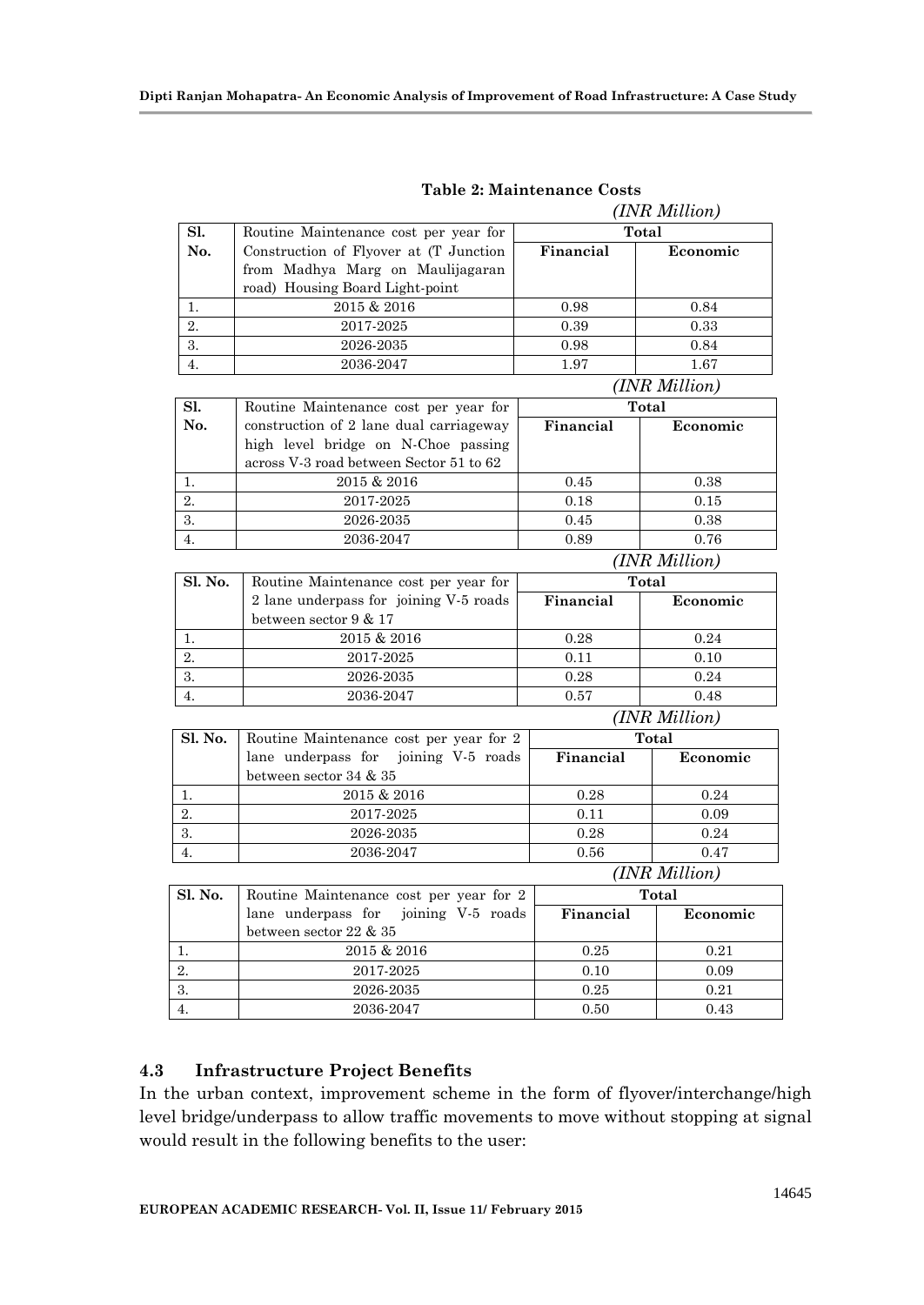- Reduced fuel consumption due to reduction in stopped vehicular delays (idling fuel consumption)
- Saving in time due to elimination and reduction of delays, thus improved travel speeds
- Saving in fuels due to improved travel speeds

All the above benefits from the project will accrue mainly to the traffic, which will use the proposed flyover/high level bridge/underpass. The traffic remaining on the existing road would also benefit since they would enjoy reduced congestion after the construction of the flyover.

The traffic considered for economic evaluation is the projected traffic in the "without" and "with" project situations.

Benefits from the proposed flyover will be both direct and indirect. The present analysis, however, is restricted to quantification of direct benefits in terms of savings in idling fuel consumption and savings in time due to higher speeds.

The indirect benefits like reduction in accidents and improved environmental conditions are difficult to quantify and hence are not included in the viability analysis.

### **4.3.1 Idling Fuel Consumption**

At signalized intersections, when the signal show "red" phase, vehicles have to stop at the intersections till the "green" phase is displayed. During such stoppages, the drivers have a tendency to keep the engine ignition –ON, which results in extra fuel consumption called "Idling Fuel Consumption". Congested intersections when provided with flyover/underpasses/bridge would result in elimination of stoppages for the peak directional traffic using grade separators. In addition, the signal for atgrade traffic can be redesigned for the left over traffic, which would further reduce the average vehicular delays at intersections, thus reducing idling fuel consumption.

The idling fuel efficiency for various vehicle types used for calculation of benefits is given in **Table 3**. These rates are based on various studies in India, notably studies of Central Road Research Institute (CRRI), New Delhi.

| <i>Vehicle Type</i> | Average Fuel Economy (km/l) | Fuel consumption during Idling $(l/h)$ |  |
|---------------------|-----------------------------|----------------------------------------|--|
| $2\mathrm{W}$       |                             | 0.34                                   |  |
| 3W                  | 25                          | 0.42                                   |  |
| $4\rm{W}$           |                             | 0.48                                   |  |
| <b>LCVs</b>         |                             | 0.69                                   |  |

**Table 3: Average Fuel Economy and Fuel Consumption During Idling for Different Category of Vehicles**

*Source: CRRI Study Report*

The vehicular delays have been calculated for the off peak and peak hours. Thus, for each junctions/missing link, the delays and traffic in peak and off-peak periods for the without and with project situations are used along with unit idling fuel consumption to obtain the fuel saving as a result of reduced delays. The fuel consumption during running and the forced idling of vehicles on the main road and flyover, missing road link has been estimated taking into account the average fuel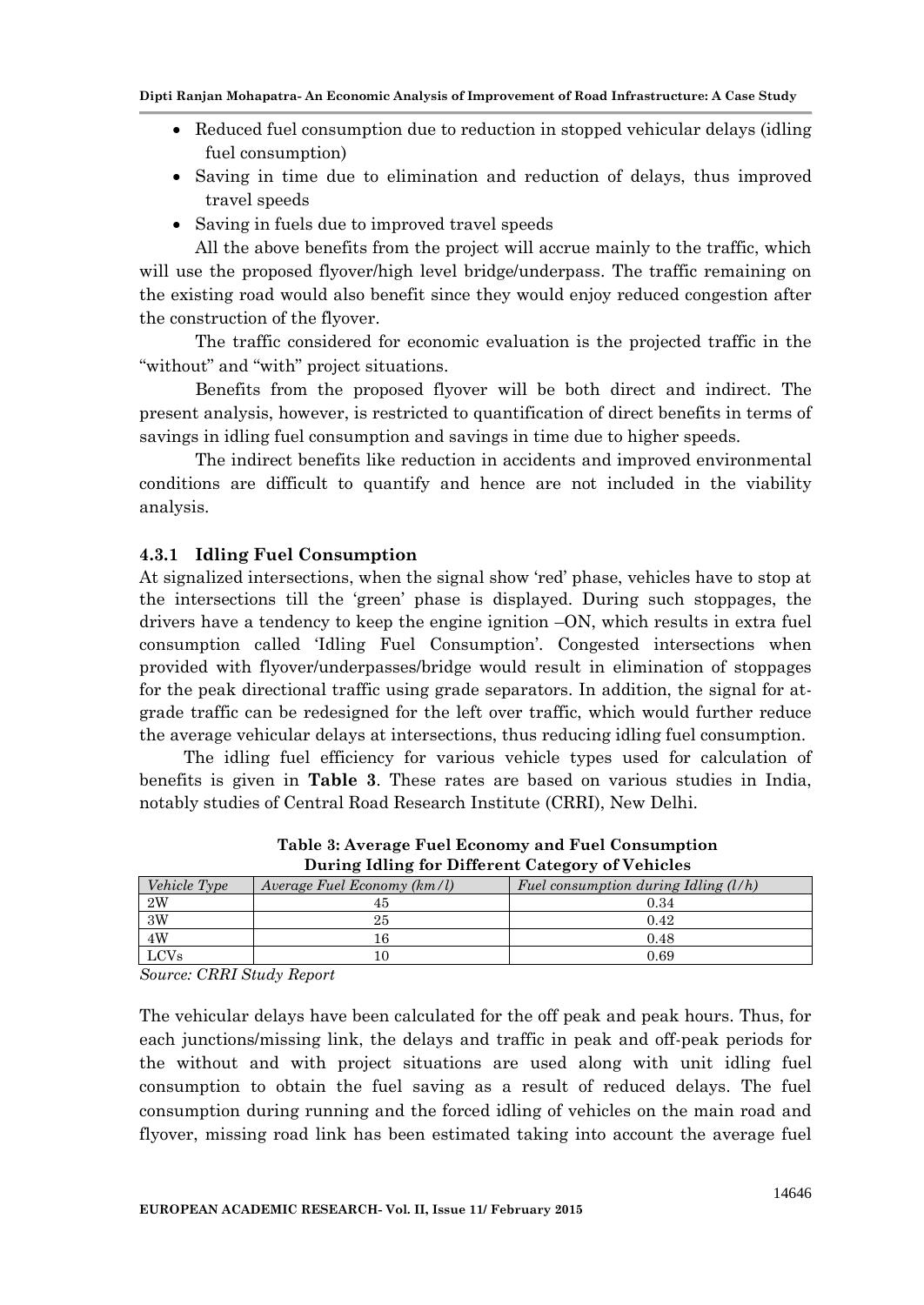economy and fuel consumption for each of the types of vehicles. The annual modewise idling consumption costs are calculated as:

 $IC_{op} = T_{op} \times d_{op} \times FC \times 365 \times C_f$  3600  $IC_{pk} = T_{pk} \times d_{pk} \times FC \times 365 \times C_f$  3600  $IC_{\text{op}}/IC_{\text{pk}} =$  Annual idling fuel consumption costs in off-peak and peak period  $T_{op}/T_{pk}$  =Average traffic in off-peak and peak periods  $d_{op}/ d_{pk}$  =Average delay (sec) in off-peak and peak periods FC =Idling fuel efficiency (liters/hour)  $C_f$  = Cost of Fuel (INR / liter)

The mode-wise idling costs for peak and off-peak periods are added to obtain the annual idling consumption costs for 'without' and 'with' project situation separately. The benefits are estimated as a difference of costs in the 'without' and 'with' conditions.

# **4.3.2 Time Savings**

In order to work out time saving, the speeds for different vehicles in "without" and "with" project situation on different sections of the existing road and proposed flyover/high level bridge/underpass have been estimated. The Consultants have adopted the values of time (VOT) classified by mode of travel, given in Updation of Road Users Costs Data 2001 (RUC), of Ministry of Transport and Highways, which is modified with 2015 WPI. The weighted average delay costs adopted for estimation of benefits under the proposed flyover/high level bridge/underpasses are calculated taking into account the VOT.

The estimation of Annual Time Delay costs for each turning movements in the off-peak and peak periods can be calculated by using the equation given below:

$$
TD_{op} = \underline{T_{op} \times d_{op} \times DC \times 365}
$$
  
\n
$$
3600
$$
  
\n
$$
TD_{pk} = \underline{T_{pk} \times d_{pk} \times DC \times 365}
$$
  
\n
$$
3600
$$
  
\n
$$
TD_{op} / TD_{pk} = \text{Annual time delay in off peak and peak periods}
$$
  
\n
$$
T_{op} / T_{pk} = \text{Average traffic in off-peak and peak periods}
$$
  
\n
$$
d_{op} / d_{pk} = \text{Average delay (sec) in off-peak and peak periods}
$$
  
\n
$$
DC = mode-wise average delay cost (INR/hour) from Table 3
$$

The mode-wise time-delay costs for peak and off-peak periods from above equations are added to obtain the annual time delay costs for "without" and "with" project conditions separately. The benefits are then estimated as a difference of costs in the 'without' and 'with' conditions.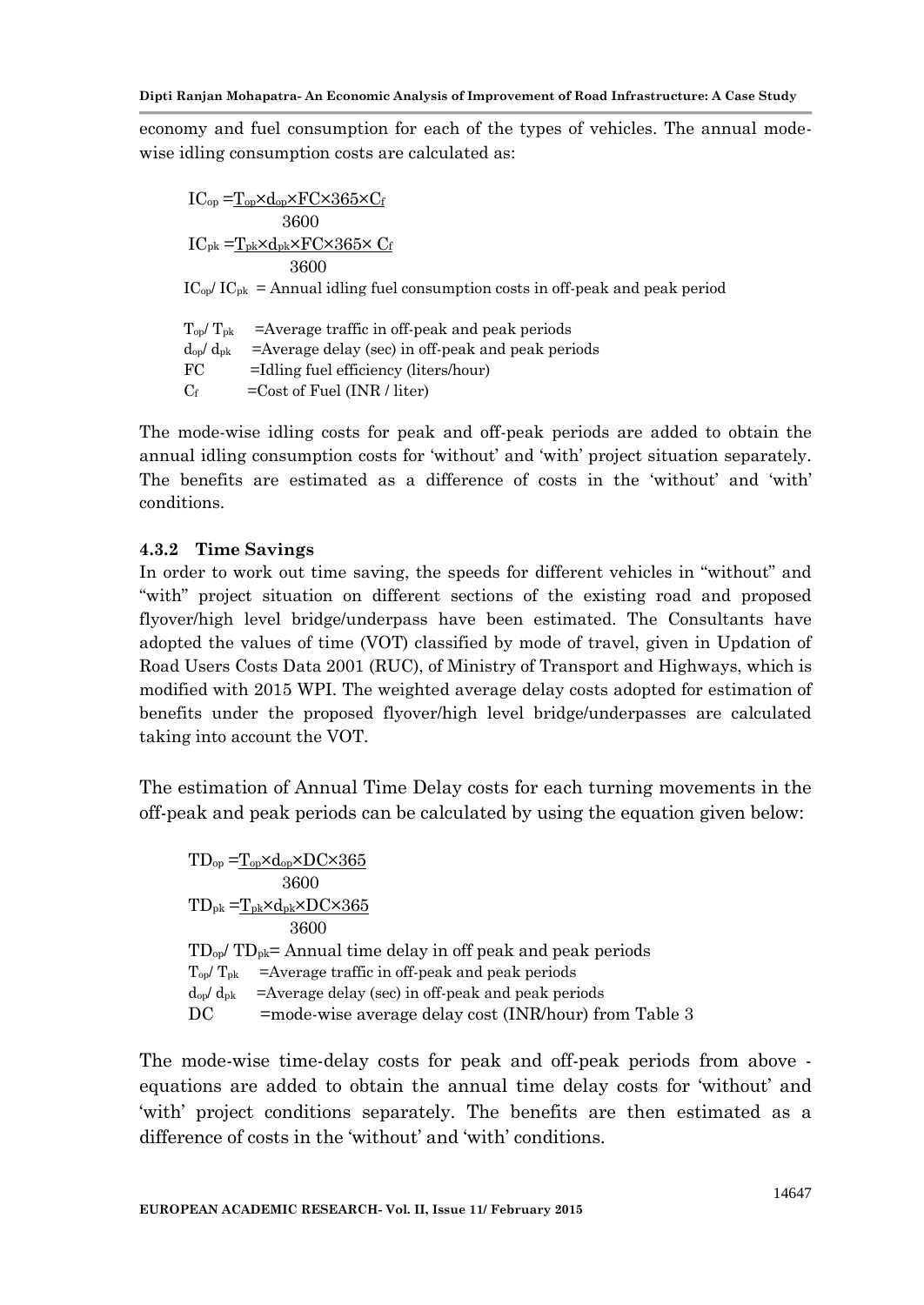# **5.0 Conclusion:**

# **5.1 Economic Internal Rate of Return (EIRR)**

The cost-benefit analysis would signify whether adequate returns in terms of benefit results from making a capital investment. The appraisal is done based on the costs and benefit that would be incurred over the analysis period if no investment is made and by comparing the costs and benefits arising as a result of making an investment. The annual cost and benefit streams are used to derive the net cash flow for the project. The analysis considers 32 years of benefit period from the opening year i.e. 2015. For the present purpose, the viability has been established by assessing the EIRR and Net Present Value (NPV) using the discounted cash-flow technique for the flyover/bridge/underpass project respectively. The EIRR has been compared with the accounting rate of return of 12 percent. The result is presented in **Table 4.**

| Sl. No. | <b>Flyover</b>                                                                                                | EIRR $(\%)$ |
|---------|---------------------------------------------------------------------------------------------------------------|-------------|
|         | Construction of Flyover at (T Junction from<br>Madhya Marg on Maulijagaran road) Housing<br>Board Light-point | 15.57       |

### **Table 4: Results of Economic Analysis**

| <b>Sl. No.</b> | High-level bridge                                                                                                         | $EIRR(\%)$ |
|----------------|---------------------------------------------------------------------------------------------------------------------------|------------|
| 2              | Construction of 2 lane dual carriageway high<br>level bridge on N-Choe passing across V-3 road<br>between Sector 51 to 62 | 21.05      |

| Sl. No. | Underpass between Sect. 9 & 17                                                  | EIRR $(%)$ |
|---------|---------------------------------------------------------------------------------|------------|
| 3(a)    | Construction of 2 lane underpass for joining<br>V-5 roads between sector 9 & 17 | 15.05      |

| <b>Sl. No.</b> | Underpass between Sect. 34 & 35                                                  | EIRR $(\%)$ |
|----------------|----------------------------------------------------------------------------------|-------------|
| 3(b)           | Construction of 2 lane underpass for joining<br>V-5 roads between sector 34 & 35 |             |
|                |                                                                                  |             |
| <i>Sl. No.</i> | Underpass between Sect. 22 & 35                                                  | $EIRR(\%)$  |
| 3(c)           | Construction of 2 lane underpass for joining<br>V-5 roads between sector 22 & 35 | 14.16       |

The rate of return considered desirable for transport infrastructure projects in India is 12 percent. As in all these scenario EIRR is higher than 12%, the proposed investment projects are economically viable.

# **5.1 Sensitivity Analysis**

The robustness of the project's viability is further demonstrated by the sensitivity analysis. Because of the uncertainties surrounding many of the variables like traffic forecasts, cost changes due to detailed designing, etc., a sensitivity analysis was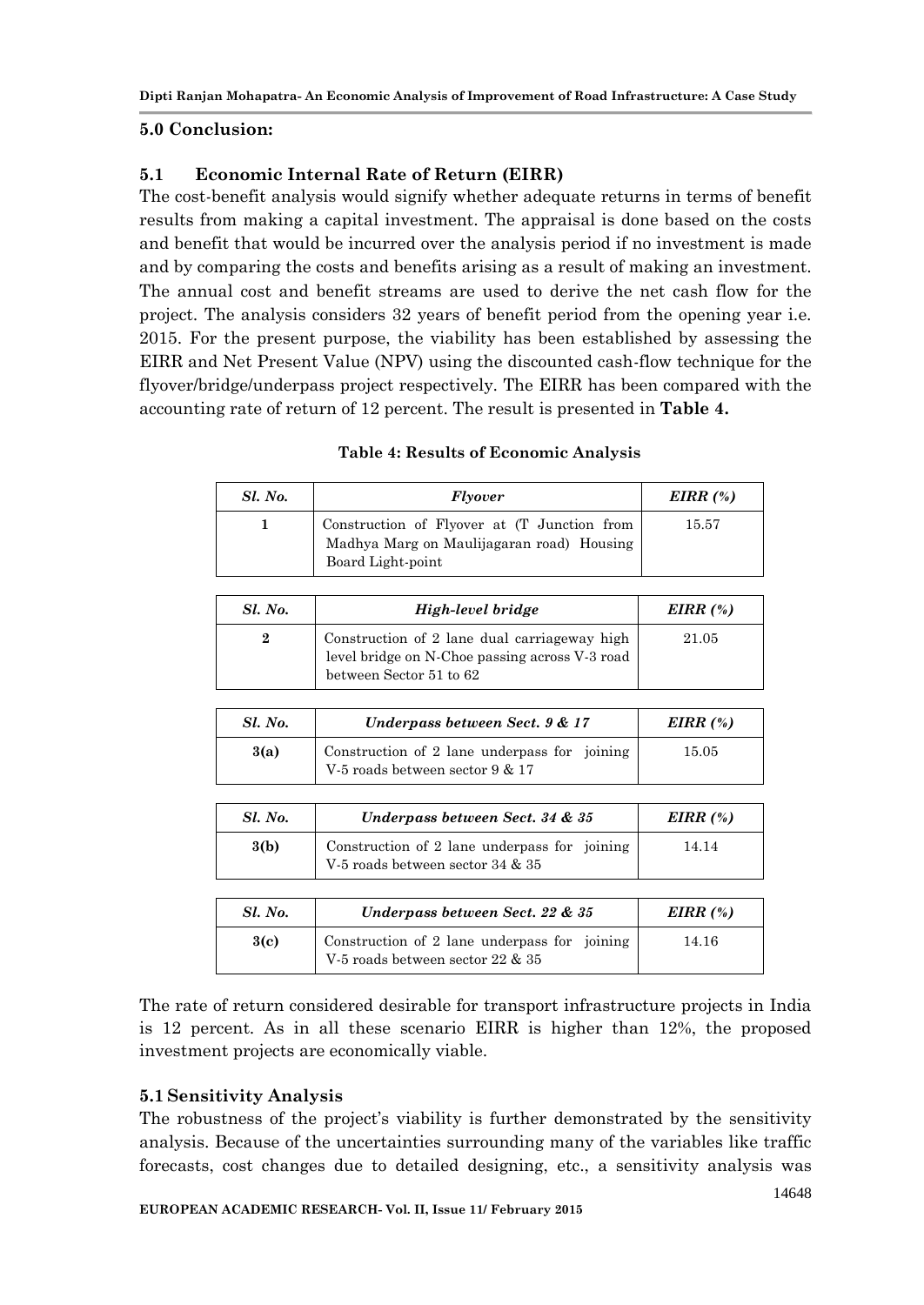carried out to test the economic strength of the project. The variations in the following parameters have been examined, considering them to be on the conservative side:

- i) Increase in cost by 15 percent
- ii) Decrease in benefits by 15 percent
- iii) Increase in cost by 15 percent and decrease in benefits by 15 percent

The results of the sensitivity analysis are presented in **Table 5.**

#### **Table 5: Sensitivity Analysis Results Construction of Flyover at (T Junction from Madhya Marg on Maulijagaran road) Housing Board Light point**

| <b>Sl. No.</b> | Case                               | EIRR $(\%)$ |
|----------------|------------------------------------|-------------|
|                | Base Case                          | 15.57       |
|                | Increase in Cost by 15 percent     | 14.56       |
| (ii)           | Decrease in benefits by 15 percent | 14.38       |
| (iii)          | Increase in cost by 15 percent and | 13.44       |
|                | decrease in benefits by 15 percent |             |

#### **Construction of 2 lane dual carriageway high level bridge on N-Choe passing across V-3 road between Sector 51 to 62**

| <b>Sl. No.</b> | Case                               | EIRR $(\%)$ |
|----------------|------------------------------------|-------------|
|                | Base Case                          | 21.05       |
| (i)            | Increase in Cost by 15 percent     | 19.71       |
| (i)            | Decrease in benefits by 15 percent | 19.48       |
| (iii)          | Increase in cost by 15 percent and | 18.25       |
|                | decrease in benefits by 15 percent |             |

#### **Construction of 2 lane underpass for joining V-5 roads between sector 9 & 17**

| Sl. No. | Case                                                                        | EIRR $(\%)$ |
|---------|-----------------------------------------------------------------------------|-------------|
|         | Base Case                                                                   | 15.05       |
|         | Increase in Cost by 15 percent                                              | 14.09       |
| (ii)    | Decrease in benefits by 15 percent                                          | 13.92       |
| (iii)   | Increase in cost by 15 percent<br>and<br>decrease in benefits by 15 percent | 13.01       |

#### **Construction of 2 lane underpass for joining V-5 roads between sector 34 & 35**

| Sl. No.  | Case                               | EIRR $(\%)$ |
|----------|------------------------------------|-------------|
|          | Base Case                          | 14.14       |
| $\rm(i)$ | Increase in Cost by 15 percent     | 13.22       |
| (ii)     | Decrease in benefits by 15 percent | 13.06       |
| (iii)    | Increase in cost by 15 percent and | 12.18       |
|          | decrease in benefits by 15 percent |             |

#### **Construction of 2 lane underpass for joining V-5 roads between sector 22 & 35**

| Sl. No. | Case                           | EIRR $(\%)$ |
|---------|--------------------------------|-------------|
|         | Base Case                      | 14.16       |
|         | Increase in Cost by 15 percent | 13.24       |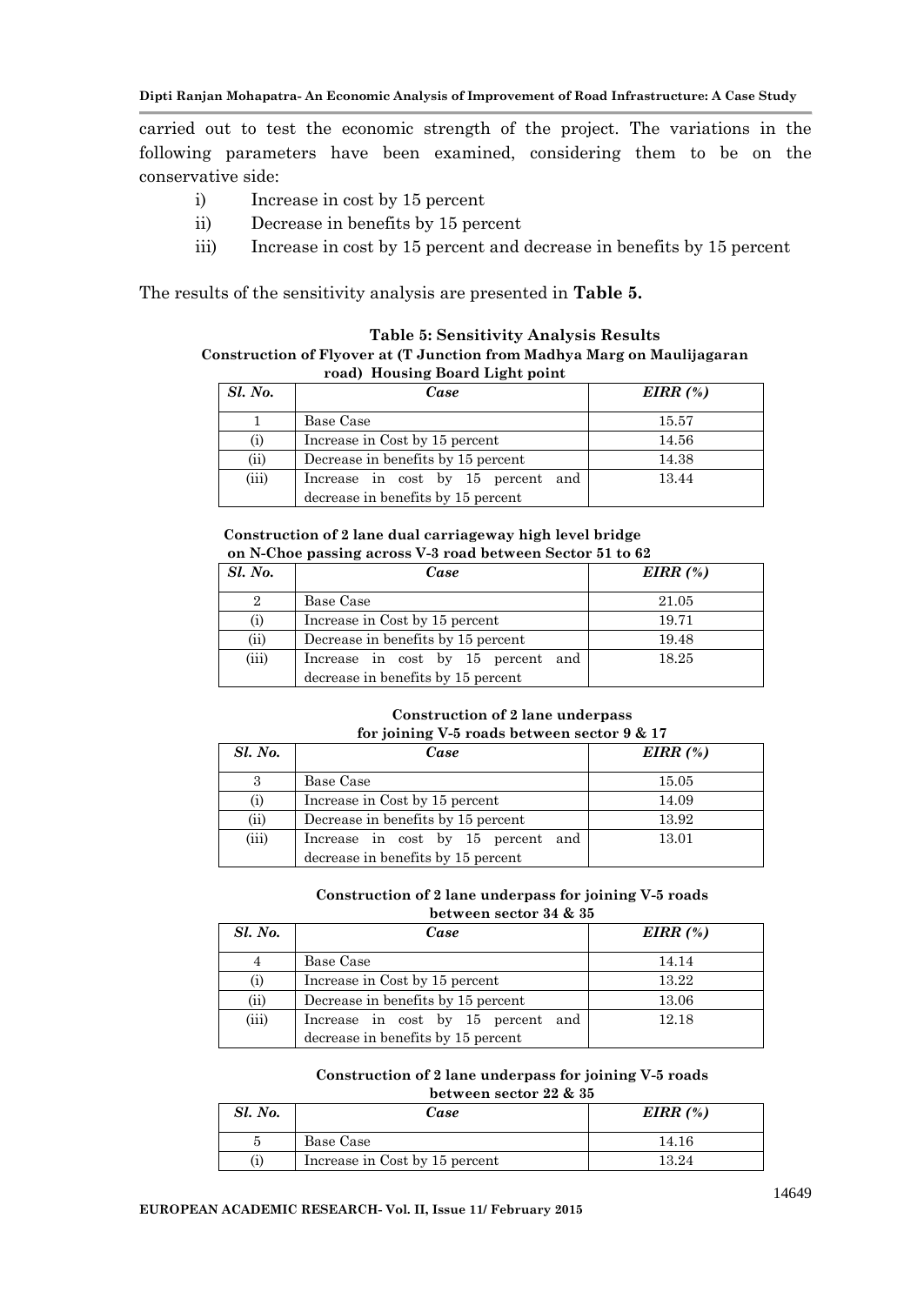| (ii)  | Decrease in benefits by 15 percent | 13.08 |
|-------|------------------------------------|-------|
| (iii) | Increase in cost by 15 percent and | 12.21 |
|       | decrease in benefits by 15 percent |       |

It can be seen from the above, that even in the worst case of increase in cost and decrease in benefits all the projects remains economically viable.

### **REFERENCES**

Alfred Marshall, *Principles of Economics*, London: Macmillan and Co., Ltd: 1890.

- *An Economic Analysis of Transportation Infrastructure Investment*, National Economic Council and The President's Council of Economic Advisers, The White House, Washington, July, 2014.
- Andrew F. Haughwout, *Public Infrastructure Investments, Productivity and Welfare in Fixed Geographic Areas*, Journal of Public Economics (March 2002) 83(3): 405-428.
- Badusha, A. A., & Ghosh, B., Driving Cycle for Buses in Delhi City. Society of Automobile Engineers, Inc., SAE Technical paper series No. 990036, 1999, pp. 369–376.
- Bowe, John, *The High Cost of Congestion,* Presentation to the TRB Freight Roundtable, October 24, 2006, www.trb.org/conferences/FDM/Bowe.pdf.

Central Road Research Institute (CRRI), New Delhi, Study Report,

- www.pcra/English/transport.
- Cervero, R. et al., *Land Value Impacts of Rail Transit Services in San Diego County*, Urban Land Institute, 2002.
- David Alan Aschauer, *Is Public Expenditure Productive?* Journal of Monetary Economics, 23(2) (March 1989): 177–200.
- David Schrank, Bill Eisele, and Tim Lomax, *Texas Transportation Institute's 2012 Urban Mobility Report*, December 2012.
- Economic Development Research Group, *The Cost of Congestion to the Economy of the Portland Region*, 2005.
- http://www.portofportland.com/PDFPOP/Trade\_Trans\_Studies\_CoCReport1128Final .pdf.
- Edward M. Gramlich, *Infrastructure Investment: A Review Essay*, Journal of Economic Literature, 32(3) (September 1994): 1176–1196.
- Evaluating Roads as Investments, *A Primer on Benefit-Cost and Economic-Impact Analysis*, The Center for Applied Economics, The University of Kansas, 2008.
- Gandhi, K. K., Zvonow, V. A., et al., *Development of a Driving Cycle for fuel Economy in a Developing country*. Transportation Research Part A, 17(1), 1–11, 1983.
- Garrett, T., *Light Rail Transit in America: Policy Issues and Prospects for Economic Development*, Federal Reserve Bank of St. Louis, 2004.
- Goyal, S.K., Goel, S., and Tamahne, S. M., *Assessment of Environmental Benefits of Flyover Construction over Signalized Junctions: A Case Study*, Environ Monit Assess, 2009, 148:397-408.
- Gruen, A., *The Effect of CTA and METRA Stations on Residential Property Values*. Regional Transportation Authority, 1997.

Isbell, John, *Maritime and Infrastructure Impact on Nike's Inbound Delivery Supply Chain*, TRB Freight Roundtable, 2006.

http://www.trb.org/conferences/FDM/Isbell.pdf.